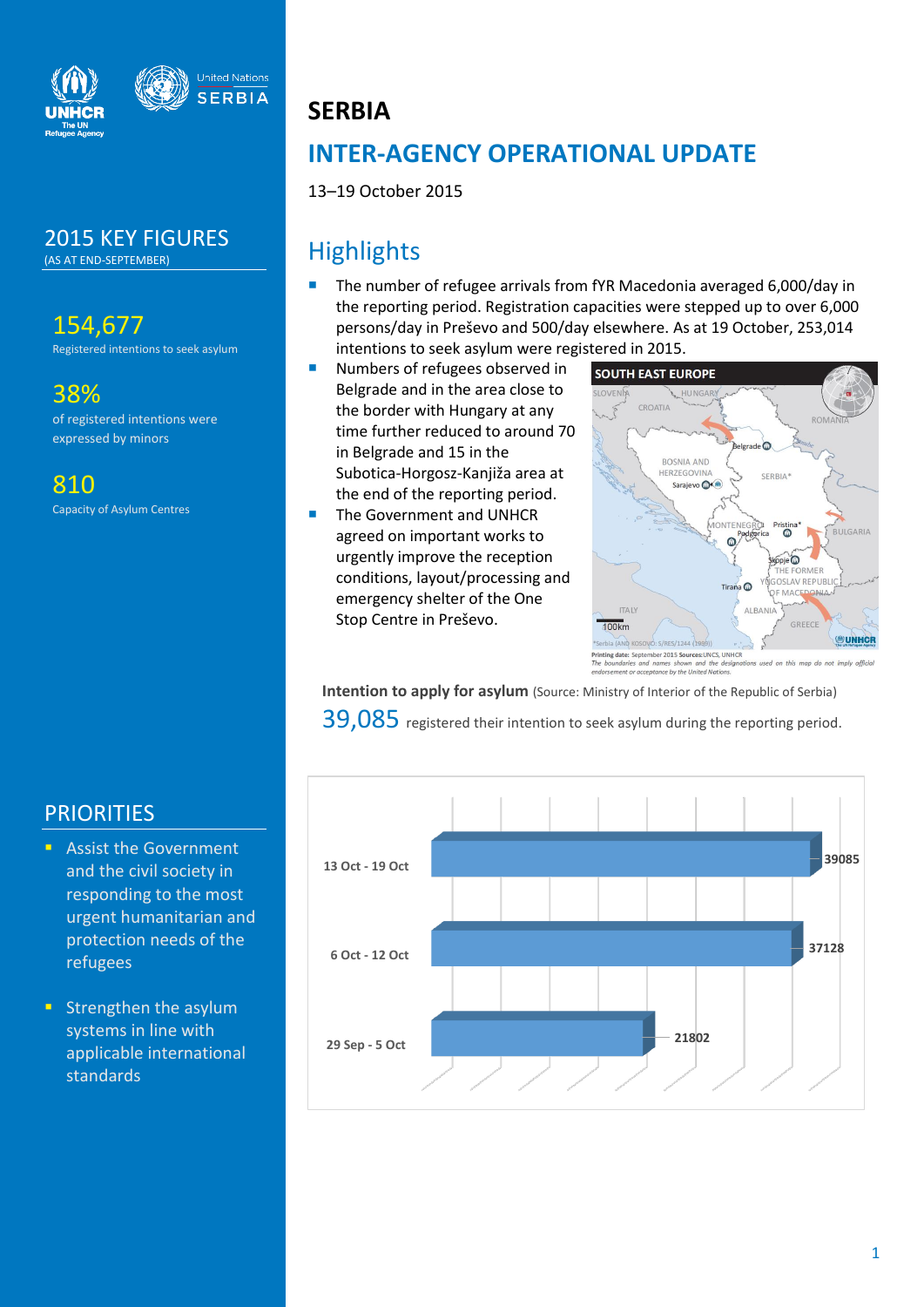# **UPDATE ON ACHIEVEMENTS**

## **Operational Context**

Serbia is situated along the preferred route through the Western Balkans for refugees originating from the Middle East and Asia, aiming to seek asylum in Europe. The majority are from Syria, Afghanistan and Iraq. UNHCR estimated that at any given time over 10,000 refugees were on Serbian territory in the reporting period. Strict control of registration forms by the Serbian police continued.

Very few asylum-seekers made use of registration procedures in the Hungarian transit zones near Horgoš 1 and Kelebija. The readmission of foreign nationals from Hungary to Serbia, which had been suspended a month before, resumed as of 14 October. Serbia agreed to readmit a maximum of 10 migrants/day. UNHCR and its partners will monitor the implementation process and identify persons in need of international protection amongst those readmitted.

Refugees continued to exit to Croatia on foot, primarily at Berkasovo/Bapska border crossing but also through Šid/Tovarnik, with 4,900 estimated exits on average daily.

On 16 October, having received the news of Hungary-Croatia border closure, Croatia temporarily ceased transporting refugees from Bapska. As a result, by midnight, a long queue of over 20 busses with asylum seekers was waiting to disembark at Berkasovo. UNHCR/HCIT distributed UNHCR blankets, raincoats and high-energy biscuits to the refugees who had to spend the night on the ground, as well as to those who were stranded in buses. Slow admittance of 2,000 stranded refugees continued the following day.

While improvements of the reception conditions at the border with fYRo Macedonia progressed according to plan, new shelters for asylum-seekers (tunnel tents) and service delivery (containers) were put at a test by rains at the border with Croatia.

On 18 and 19 October, Croatia again slowed down admission of refugees. Some 2,000-3,000 refugees and migrants (including many families with young children, pregnant women, elderly and disabled persons) were stranded on each of these days on the Serbian side of NML in cold, rainy and muddy conditions, without adequate shelter, resting and sanitary facilities, visibly desperate. UNHCR, its NGO partner HCIT and other humanitarian organizations, as well as volunteers, were present 24/7 providing assistance. In the afternoon of 19th October Croatia allowed entry again and 3,000 refugees rushed in through the border.

Refugees and migrants continued to arrive into Serbia from Bulgaria, with an average of 300 asylum-seekers arriving daily across the entire stretch of this border. On 19 October, the Ministry of Interior introduced a new rule that NGOs must announce by phone their visits and get permission to enter the RAP in Dimitrovgrad.

In Belgrade, the Public Utility Services ploughed the trampled land in the parks and there were no more refugee tents on the ground.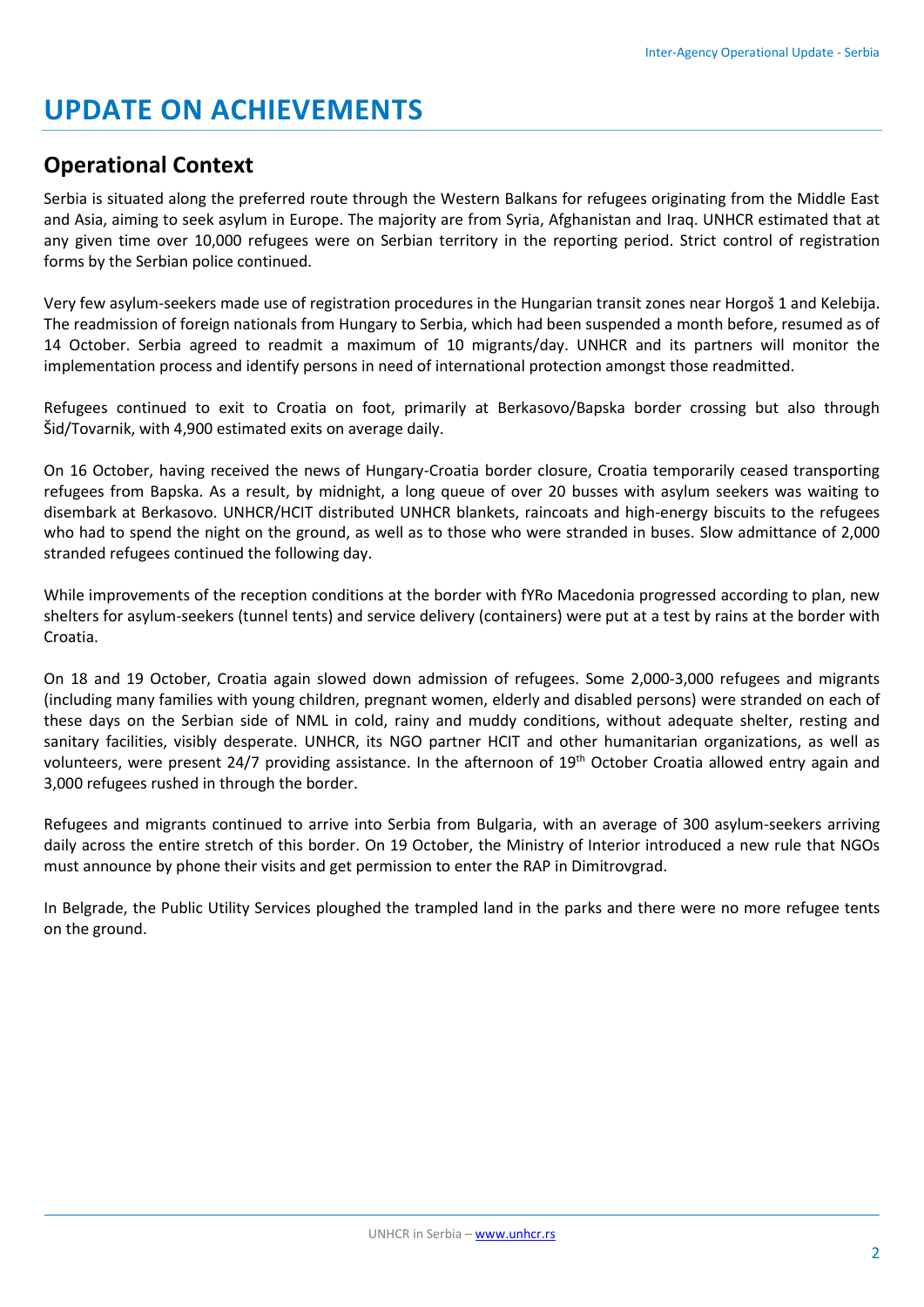## **Achievements**



#### **Achievements and Impact**

- UNHCR and HCIT enabled for successful reunification of at least six refugee families in Preševo and Berkasovo each day. 7 UAMs were identified and referred to relevant authorities, including cross-border with the assistance of UNHCR Croatia.
- IOM and UNHCR continued to transport up to 5,200 most vulnerable refugees daily from Miratovac refugee aid point (RAP) to Preševo Centre.
- **IOM** brought to Miratovac RAP wooden pallets and plywood in order to facilitate the walking path.
- UNHCR assisted around 20 families with specific needs, assisted over 100 PWSNs and referred up to 130 medical cases to doctors each day at the Preševo Centre and Berkasovo. Women with infants were escorted to the UNICEF mother and child tent. Danish Refugee Council (DRC) Protection Officers and the network of volunteers also continued assisting vulnerable categories of refugees and persons likely in need of international protection in Preševo Centre.
- DRC/UNICEF Mother and Baby Corner in Preševo Centre provided assistance 24/7.
- UNHCR installed a tent for family reunification at Preševo Centre next to Red Cross and UNHCR containers to provide for best coverage and monitoring. UNHCR also had a meeting with refugee women at the Centre, who expressed their concerns about travelling with children among the majority of single men, the usage of female toilets by men and hardships of walking and waiting on the queue with their children
- Novi Sad Humanitarian Centre (NSHC) provided ''Safe space'' services for 160 children and mothers in Berkasovo during afternoons and evenings (from 15.00 to 21.00), with recreational activities for children at Berkasovo/Bapska.
- Over 3,500 children have benefitted from the three UNICEF child-friendly spaces (CFS) operating in Preševo, Belgrade and Šid. With the opening of Bujanovac Reception Centre (RC), UNICEF plans to deploy a mobile CFS team every time this RC is operational. The CFS working hours in Preševo have been extended to 8 p.m., after which time the tent is used for families with children to sleep.
- UNICEF social workers were assisting refugees/migrants night and day and fast-tracking vulnerable children and families through the registration process in Preševo Centre.
- UNICEF/DRC initiated additional activities with adolescents in the CFS in Belgrade, even though the number of both children and adolescents was rather small, and kept decreasing on a daily basis. Some families still kept arriving in Belgrade and the CFS therefore adopted a mobile approach.
- UNICEF in Croatia and Serbia were able to complete cross-border family tracing for three children (aged 3, 6 and 14) who got separated from their families. The youngest child was appointed a legal guardian and spent the night in Belgrade, while the Red Cross in Serbia and Croatia were implementing international procedures on identification and reunification.
- UNHCR and partners continued psycho-social, legal and interpretation services to the family of the Syrian mother who died in the bus accident a few days ago near Vranje. It attended to the Islamic funeral of the victim, a meeting of her husband with the public prosecutor (who is pressing criminal charges against the bus driver and encouraged the husband to also sue the bus-companies insurance for a high indemnity payment), as well as the family in their public shelter.
- **SOS Children Villages and Save the Children Serbia were assisting refugee families in Belgrade.**
- Balkan Centre for Migration (BCM) continued to provide an information officer/interpreter for state institutions involved with refugees in Kanjiža (single shift) and 3 interpreters for authorities in Šid (3 shifts), funded by Catholic Relief Services (CRS).
- Asylum Info Centre continued to provide information, referrals, aid, counselling and internet access to refugees in Belgrade.
- Belgrade Center for Human Rights (BCHR) was identifying UAMs in Belgrade and referring them to the Social Care Centre and accompanying groups of refugees to Miksalište in order to get some dry clothes and shoes.
- **UNHCR's partners Amity and Sigma Plus had mobile teams consisting of social workers and psychologists present in** Negotin, Zaječar, Dimitrovgrad, Pirot, Niš and Bujanovac, who reported daily on the influx of refugees in these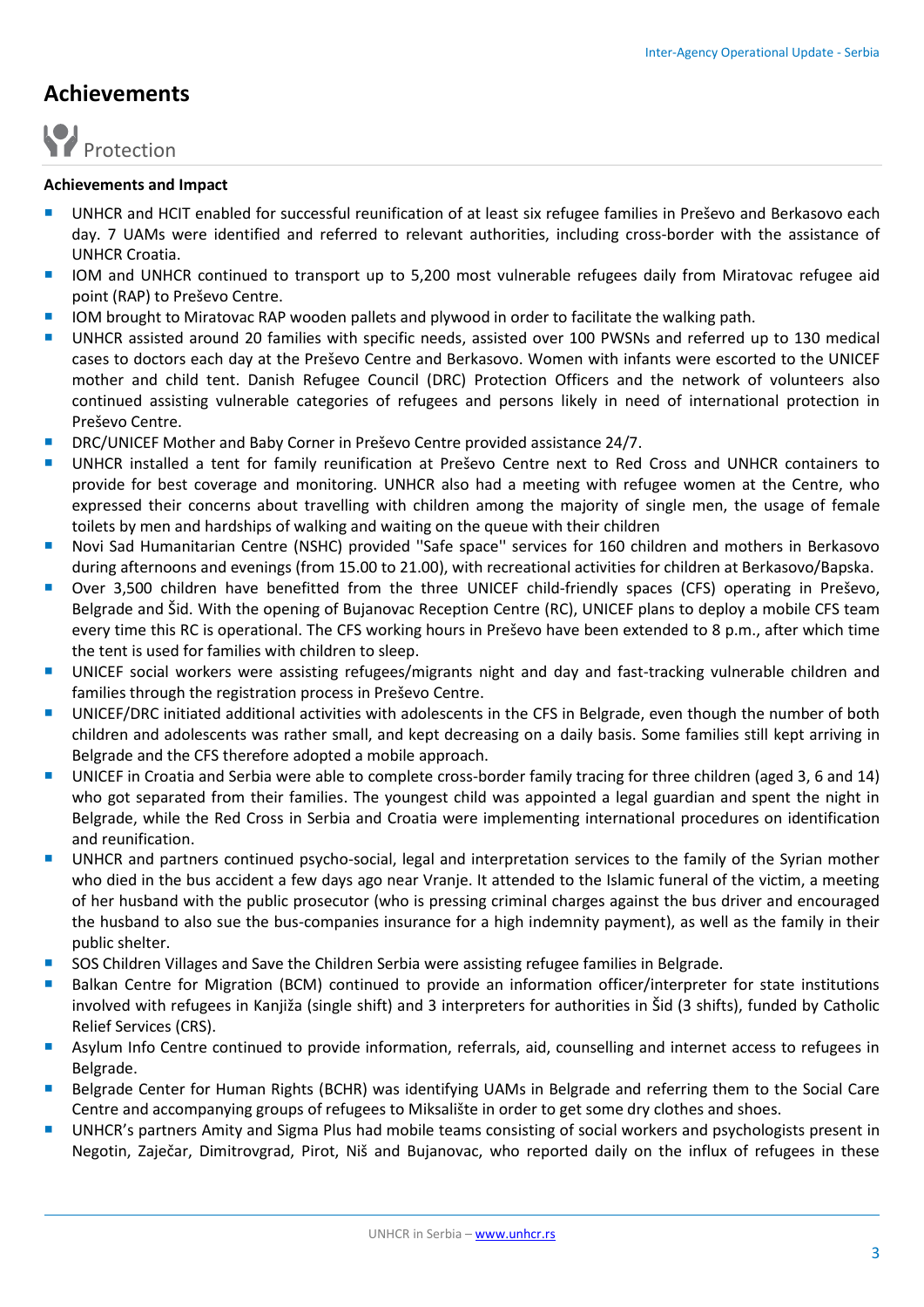municipalities, their needs as well as the needs of the local communities and services provided. They had an Arabicspeaking team member in Zaječar and mobile teams used services of locally recruited translators.

### **Identified Needs and Remaining Gaps**

The need to capture more accurately, in the registration process, relevant data such as numbers and ages of children, UAMs, separated children and other PSWNs for protection intervention and other follow-up purposes, remained unmet in the reporting period.



Berkasovo/Bapska: Syrian refugee who lost one of his legs in a bomb explosion in Syria two years ago, Photo: @ UNHCR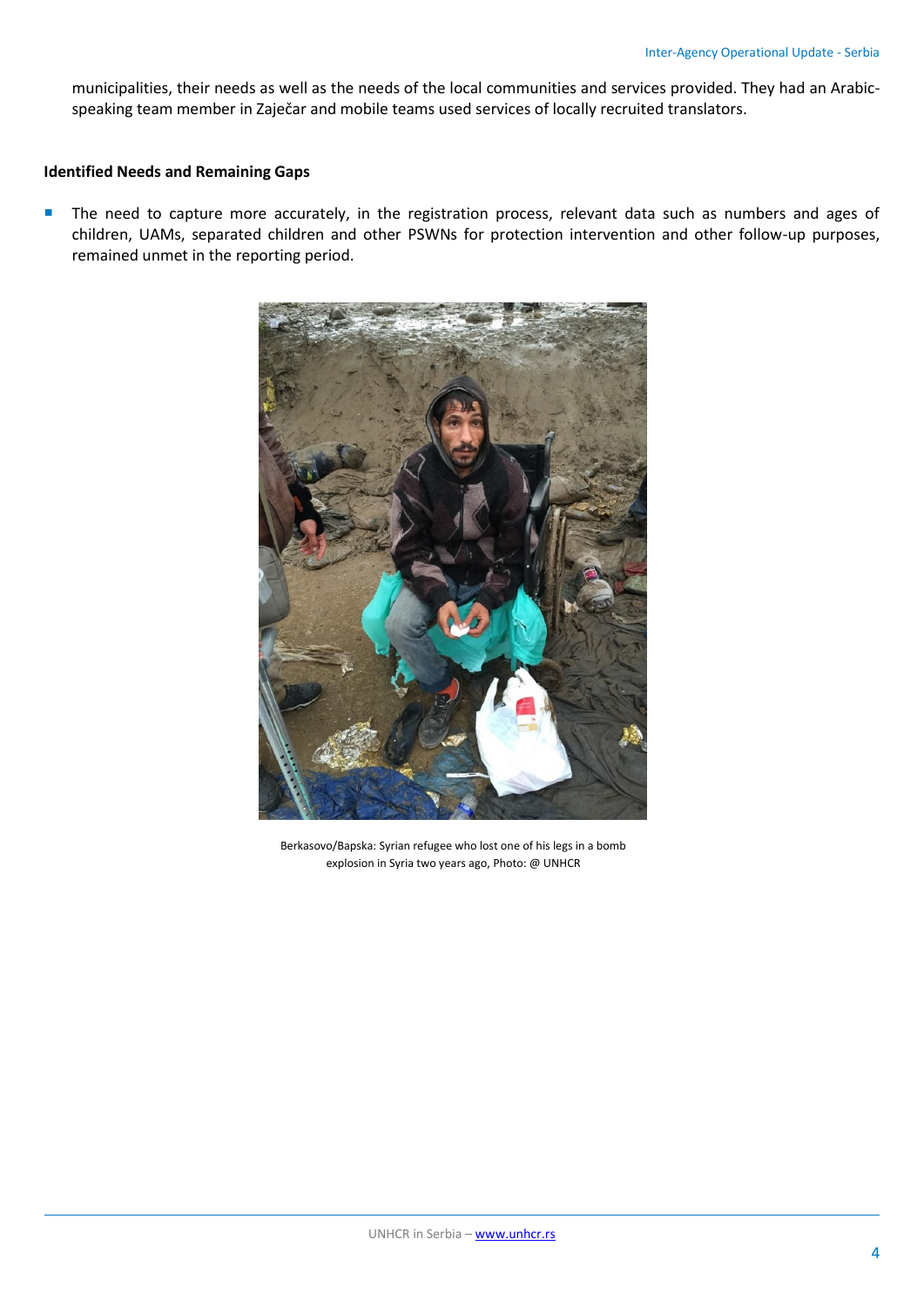## **Education**

### **Achievements and Impact**

- **In the Banja Koviljača, Krnjača, Bogovađa and Krnjača asylum centres, UNHCR funded DRC activities for children,** including a kindergarten supervised by qualified care-givers, and English and Serbian language lessons three times per week to improve their chances of integration within the community.
- The Bogovađa asylum centre conducted sewing classes for women and mothers who are protégés of this centre. This activity boosted refugees' psychological well-being and self-confidence, and empowered them with transferable skills. Products include bed sheets used in other asylum centres and the One-Stop Centre in Preševo.

#### **Identified Needs and Remaining Gaps**

 Notwithstanding the above-mentioned efforts, refugees and persons granted subsidiary protection continued to face challenges of integration and education opportunities.



#### **Achievements and Impact**

- The medical clinics supported by UNHCR continued to work 24/7 in Miratovac RAP and Preševo Centre.
- UNHCR continuously supplied medical teams in Preševo, Miratovac, Kanjiža and asylum centre in Krnjača with medication and medical supplies.
- MSF and Humedica were coordinating joint efforts to cover medical needs at the Preševo Centre. Their plan was to rent a space close to the queuing area outside the Centre, in order to best address medical problems of asylumseekers awaiting registration. Their joint medical line has been operational 24/7 as of 14 October.
- **T** Two UNICEF mother-and-baby spaces were operational one in Belgrade and one in Preševo where lactating mothers can continue to breastfeed and receive necessary information on breastfeeding.
- Balkan Centre for Migration (BCM) provided for visits of a mobile medical team to the old brick factory (OBF) near Subotica once per week and visits to Berkasovo and Šid aid points twice weekly.
- On 17 October, the Bosnian NGO Pomozi.ba brought in a medical team to Dimitrovgrad RAP and a translator for Arabic/English who stayed till 3 pm and referred severe medical cases to the local health centre.
- Medical teams of Belgrade health centres continued providing health care services to refugees in Belgrade parks, including the UNHCR/DRC medical team of Zemun health centre.
- International Aid Network (IAN) staff were providing medicines to refugees in Belgrade parks.

#### **Identified Needs and Remaining Gaps**

- At the OBF there was no regular presence of a medical team and no one to refer the refugees to except the ambulance services in emergencies.
- Mobile medical teams and medications were needed in Negotin and Dimitrovgrad at the Serbia/Bulgaria border.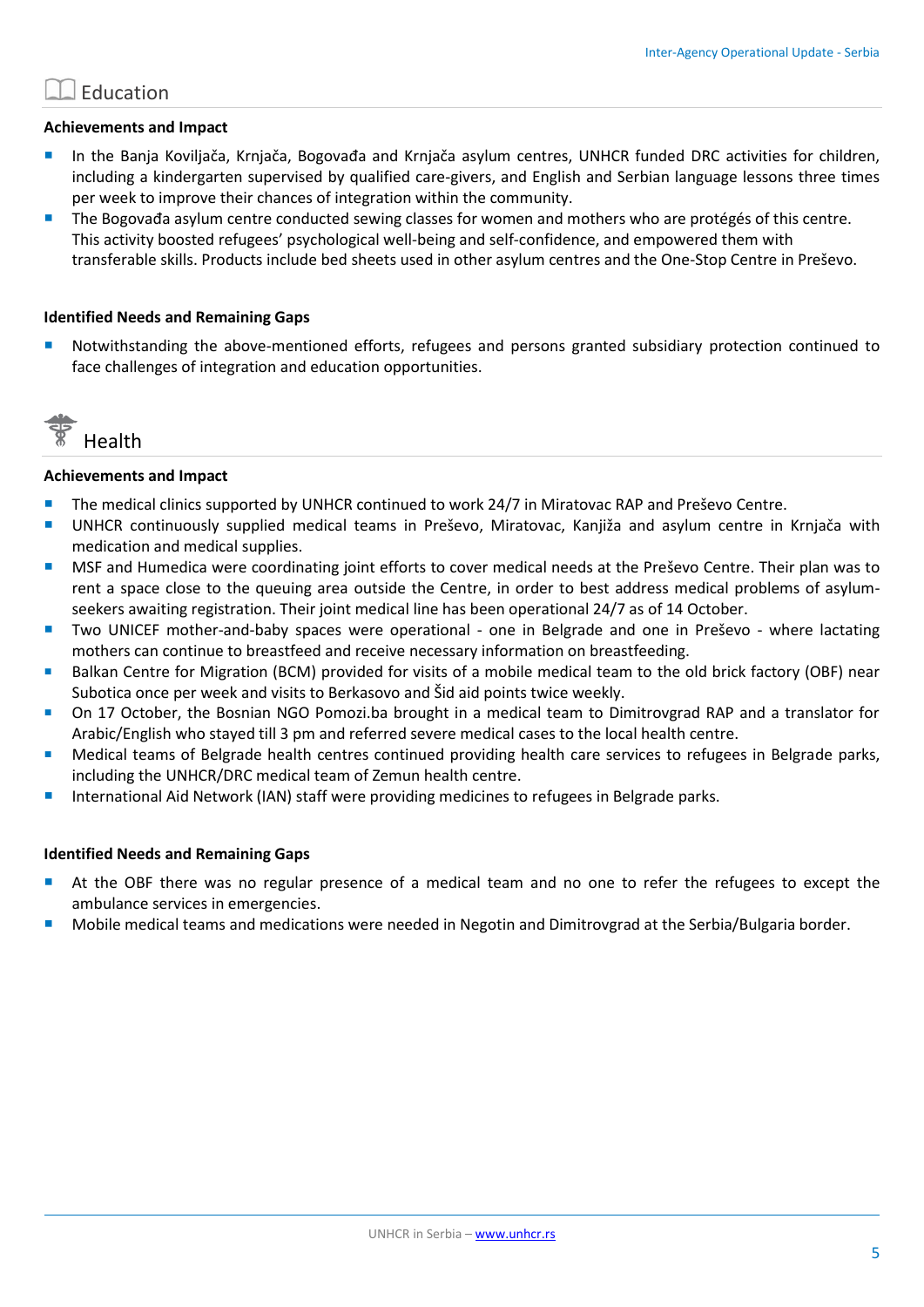

UNHCR/DRC-*supported doctors attended to refugees in Belgrade, Photo: @ UNHCR*

# Food Security and Nutrition

### **Achievements and Impact**

- Distribution of up to 600 UNHCR-funded food rations by the Red Cross continued daily at Preševo Centre. Red Cross also continued daily distribution of pastry donated by the Serbian Commissariat for Refugees and Migration (SCRM) to refugees arriving from FYR Macedonia.
- UNHCR distributed 1000 small bottles of water and 10 boxes of WFP high-energy biscuits in Preševo.
- NSHC distributed more than 2,000 warm beverages (tea, coffee, soup) and 1,200 sandwiches to refugees (donation from International Rescue Committee and private donors) and 370 CARE bags with food and non-food items for babies and their mothers at Berkasovo.
- Red Cross, SCRM, World Vision, Women and Health Alliance International (WAHA), Médecins Sans Frontières (*MSF*), INTERSOS, Ecumenical Humanitarian Organization (*EHO*)*,* UNICEF, Philanthropy/Solidarnost (funded by CRS), UNHCR and Czech volunteers were present at Berkasovo daily, distributing food and NFIs and assisting the refugees.
- HCIT distributed over 6,000 small bottles of water, over 1,300 bread buns and some 10,000 high energy biscuit (HEB) bars provided by WFP/UNHCR at Berkasovo.
- **Philanthropy distributed 200 food kits per day in Berkasovo.**
- **In Italiamic Community in Serbia distributed Halal sandwiches at Berkasovo.**
- Red Cross distributed food once daily at Vašarište RAP. They also distributed food and water at OBF.
- ADRA continued to provide, through local Red Cross, 1,000 food and hygiene packages daily, for refugees arriving from Bulgaria to Negotin.
- On 17 October, Red Cross, WAHA, Sačuvajmo bebe, Pomozi.ba, Ana and Vlade Foundation distributed food, water and juice at Dimitrovgrad RAP. Volunteers from Germany and Island distributed warm drinks and provided basic information**.**
- Red Cross distributed food to refugees in Zaječar.
- Remar Schweiz tent was providing food and aid to refugees in Belgrade parks, the other main point being the Miksalište area.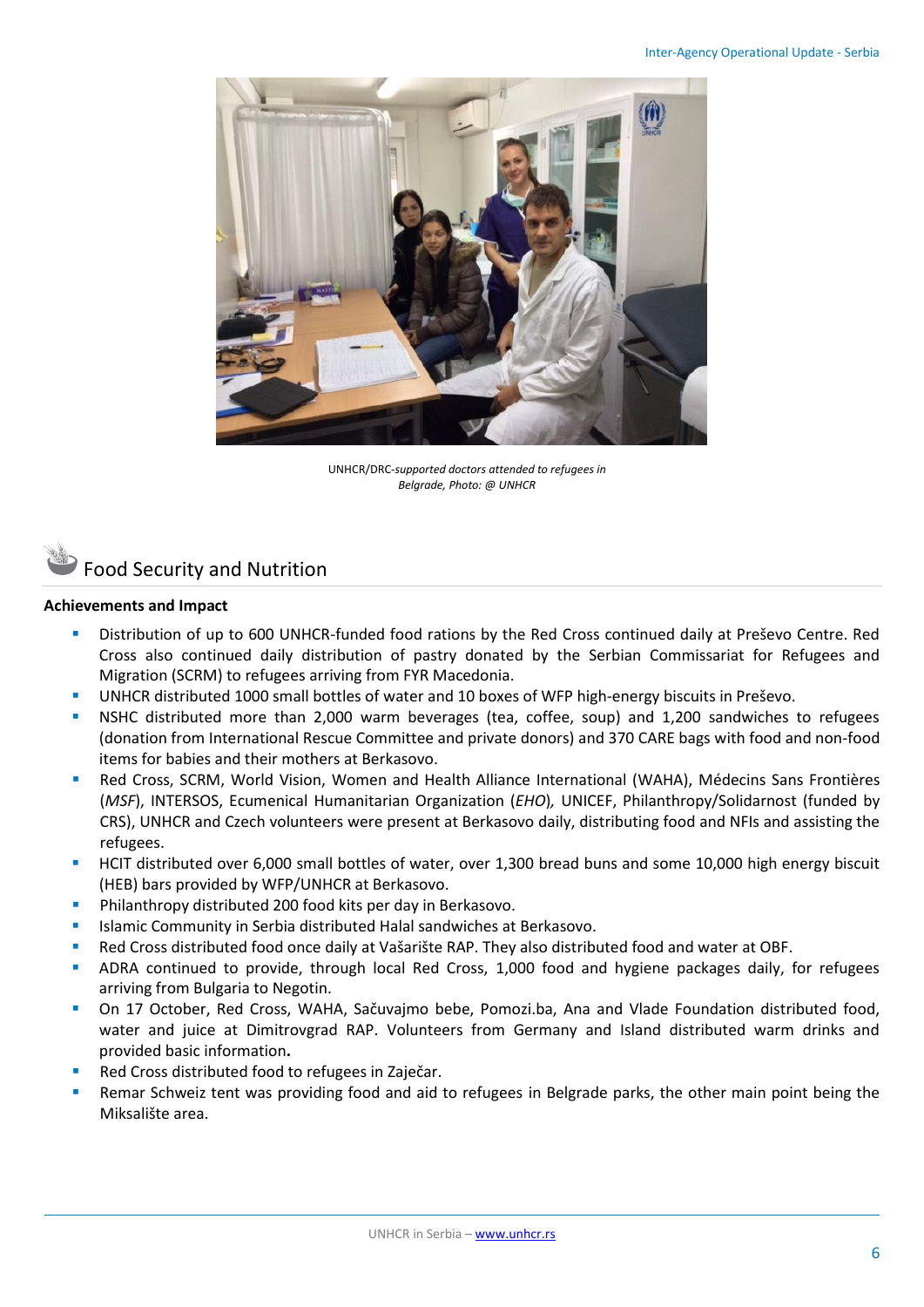### **Identified Needs and Remaining Gaps**

 Baby food and milk were needed in Dimitrovgrad since the food parcels distributed by the Red Cross did not contain these items.

# Water and Sanitation

### **Achievements and Impact**

- **UNHCR** brought 10 new chemical toilets to Preševo Centre.
- HCIT and Czech volunteers continued cleaning the Berkasovo/Bapska site from litter. BOXI company was cleaning the mobile toilets at Berkasovo twice daily.
- UNHCR and DRC installed 4 mobile toilets at the Šid train station.
- HCIT cleaned the OBF site in cooperation with Subotica communal service.
- **Public Services kept the latrines and public areas used by refugees in Belgrade fairly clean.**

## **Identified Needs and Remaining Gaps**

**NSTR** 



*Berkasovo: Volunteers collecting trash, Photo: @ UNHCR*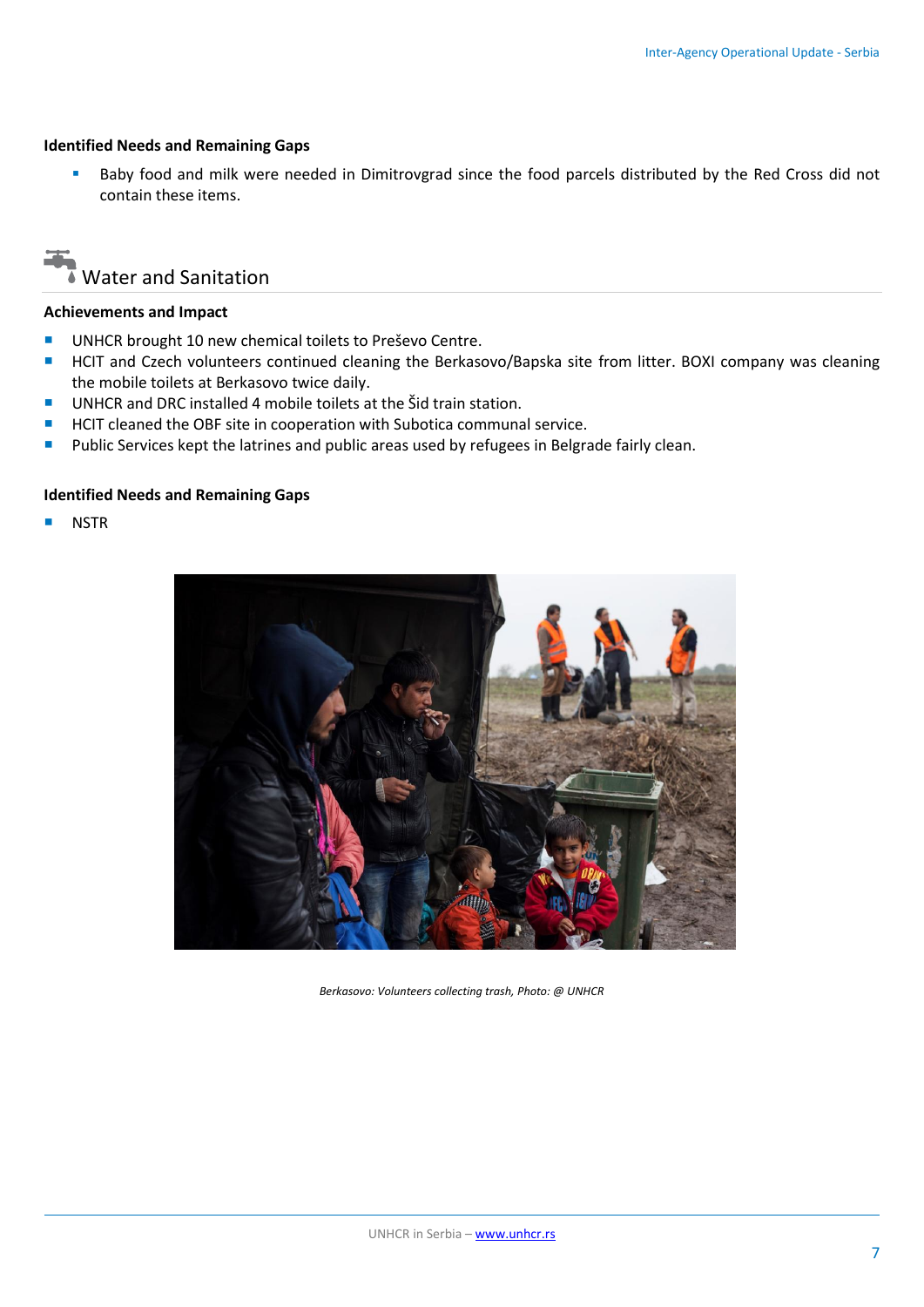# Shelter and NFIs

## **Achievements and Impact**

- **DRC/UNHCR teams increased reception capacities in the former tobaco factory in Preševo Centre. The works** conducted on preparing the platform for placement of 3 rub-halls in the Centre were in the closing phase. DRC logistics team provided assistance in preparing the soil and improving the conditions in the tents.
- Two UNHCR rub halls were installed in Preševo Centre, and UNHCR tarpaulins sheltered asylum-seekers lining up for registration.
- Volunteers put up two more tents outside the Preševo Centre to shelter new arrivals awaiting entry from the rain.
- As of 16 October, the 'mother and child' UNICEF tent for breastfeeding women and women with young infants at Preševo Centre is operational 24/7.
- On 18 October, UNICEF child-friendly space was moved to a bigger, newly erected tent (with a heater) in Preševo Centre and mother and child space took its place. More than 150 children with mother were assisted in there and UNHCR Team was assisting to bring children/mothers to the tent as they did not want to leave the queue.
- A UNHCR tent was given to Ramer NGO to act as focal organization to distribute winter clothes at the entrance to Preševo Centre.
- UNHCR provided 4 computers and 60 blankets to the new registration/reception centre in Bujanovac.
- In Miratovac RAP, UNHCR distributed blankets for women, children and poorly dressed persons, as well as food, water, baby diapers, and hygiene items. 400 blankets were distributed in Preševo.
- UNHCR donated 30 blankets to the Vranje Shelter for Children and another 30 blankets to the Vranje Orthopeadic Hospital.
- All used UNHCR blankets in Preševo Centre were being collected for recycling.
- SCRM installed three additional pavilions to serve waiting refugees at Berkasovo, providing for temporary shelter for approx. 800 persons.
- A new aid distribution container was placed at Berkasovo, donated by the Ana and Vlade Divac Foundation.
- A new UNHCR/HCIT distribution container replaced pavilions, which became unsuitable in rainy weather, at Berkasovo.
- HCIT distributed hygiene items and baby diapers and 1,600 blankets, 4,200 raincoats and 2,200 plastic bags provided by UNHCR at Berkasovo/Bapska.
- World Vision donated 300 blankets to HCIT for distribution at Berkasovo.
- SOS Children's Village and UNHCR/HCIT distributed hygiene items and socks for women and children at Berkasovo.
- **NIC distributed jackets for children and women, rain coats for children, blankets, hats and gloves, socks and** underwear, diapers, wet wipes, soap, and sanitary pads donated by Terre des hommes (TDH) at Berkasovo/Bapska.
- Islamic Community in Serbia distributed umbrellas and socks at Berkasovo.
- **SCRM provided information and free transport to Asylum Centre Krnjača in Belgrade twice daily, where asylum**seekers could find shelter, food and other services in the cold season instead of resting in the open in parks.
- **In cooperation with Mixer-House in Belgrade, UNICEF collected second-hand winter clothes for infants and children.** Their distribution was organised by DRC in Preševo.
- **UNICEF procured 1,200 children raincoats on an emergency basis to be distributed in the three locations where** UNICEF is active (Preševo, Berkasovo and Belgrade). Over 300 were distributed in Berkasovo. Additional quantities will be made available shortly by the supplier.
- UNICEF procured 500 waterproof baby changing mats, wet wipes and antibacterial gel and distributed to partners in the field (DRC and World Vision) operating in mother and baby and child-friendly spaces.
- On 17 October, "Ja sam čovek" NGO distributed socks and gloves in Zaječar.
- Red Cross and Caritas were distributing NFIs at OBF.